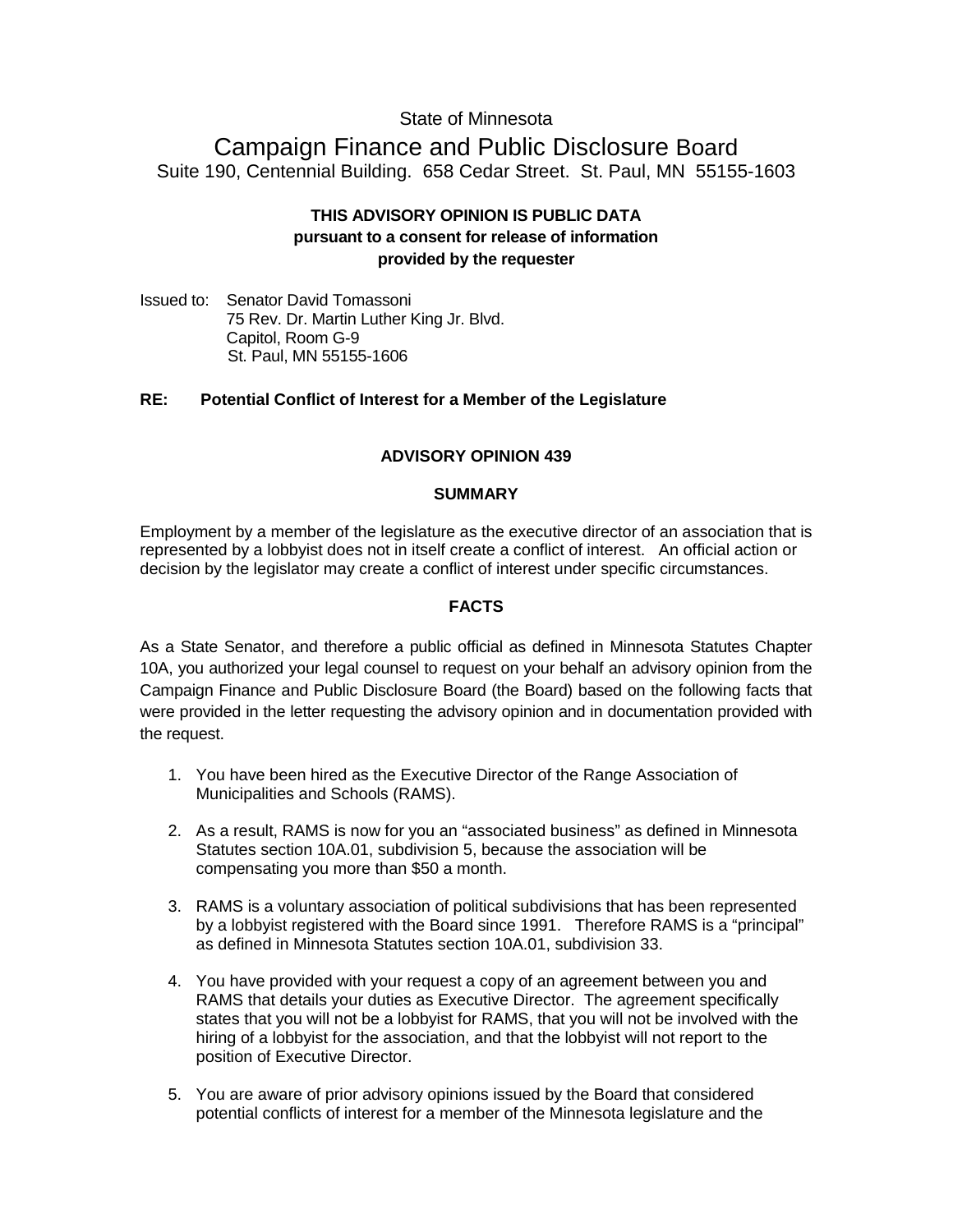requirements when a conflict of interest exists.<sup>[1](#page-1-0)</sup> In particular you note that Advisory Opinion 325 considered a potential conflict of interest and concluded that "the occupation or profession of a legislator does not in itself create a conflict of interest." Based upon prior Board opinions and the provisions of Chapter 10A you and your legal counsel have concluded that a conflict of interest did not occur when you accepted the position of Executive Director of RAMS. However, you are also aware that an advisory opinion issued by the Board provides safe harbor only to the individual or association that requested the opinion. Therefore, you have asked to the Board for an advisory opinion specific to the facts of this situation.

## **ISSUE**

Will employment as Executive Director of RAMS create a conflict of interest, as defined in Minnesota Statutes section 10A.07, with your service as a State Senator?

## **OPINION**

The only conflict of interest provision within the jurisdiction of the Campaign Finance and Public Disclosure Board is Minnesota Statutes section 10A.07. No employment relationship, in itself, will give rise to a conflict of interest under this statute. Instead, the statute requires that public officials evaluate the decisions they are required to make and the actions they are required to take as a part of their official duties and to determine if a conflict of interest exists.

To determine if there is a conflict of interest a public official must consider two criteria, both of which are established by Minnesota Statutes section 10A.07. First, will the official action substantially benefit either the public official's personal financial interests or the financial interests of an associated business? If the answer is yes then the second criteria is whether the benefit will be greater for the public official or the official's associated business than the affect on other members of the same business classification, profession, or occupation. Only when both conditions are true does the public official face a conflict of interest.

Under the statute a legislator who finds that an action will create a conflict of interest must prepare a written statement describing the matter requiring the official's action or decision and the conflict of interest and deliver the notice to the presiding officer of the legislative body in which the official serves. If there is not time for a written statement, the legislator should orally inform the legislative body of the potential conflict. A legislator may be excused from taking part in an action or decision that creates a conflict of interest.

Hypothetically, a specific issue or appropriation before the Senate could benefit RAMS in a way that will create a conflict of interest for you. But accepting employment with RAMS does not create a conflict of interest with the position of State Senator under the provisions of Chapter 10A.

Issued: February 6, 2015 /s/ George A. Beck

 $\overline{a}$ 

George A. Beck, Chair Campaign Finance and Public Disclosure Board

<span id="page-1-0"></span> $<sup>1</sup>$  See Advisory Opinions 237, 264, 325, 355, and 368. Advisory opinions are available for viewing</sup> at [www.cfboard.state.mn.us/ao/index.html](http://www.cfboard.state.mn.us/ao/index.html) .